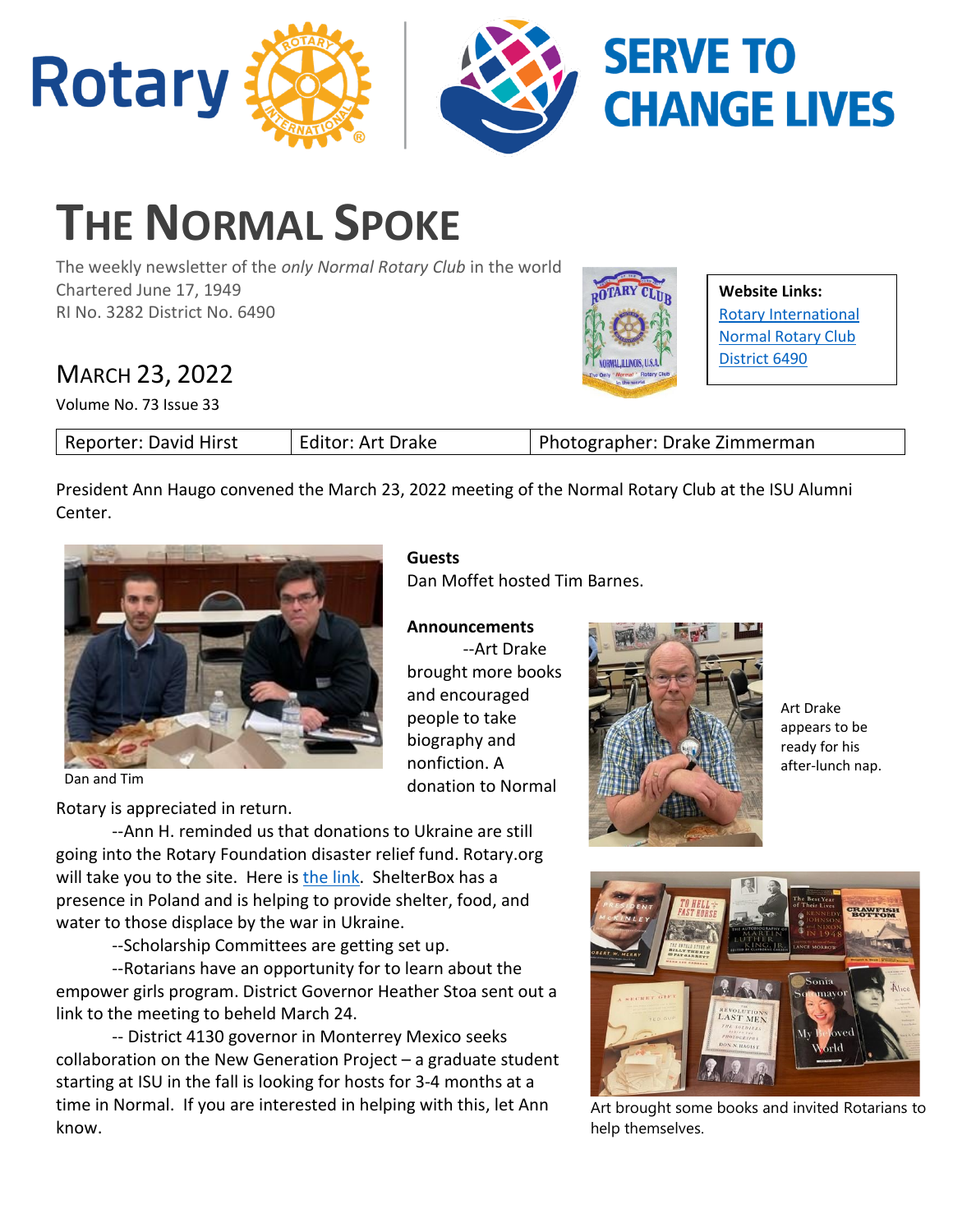

#### **Judge**

Bruce Bergethon was sick today, so Linda Healy agreed to step in as judge.

--Mystery Host – Instead of the \$2 bill, the Mystery Host bestowed upon Ray Ropp a bottle of prune juice.

--Birthdays – Surinder Sethi (3/26) and Becky Goeckner (3/27) and David Taylor (3/27). Becky used the opportunity to speak to the club. David said he would chip in \$10 so he would not have to speak.





Judge Linda Becky addressed us via the big screen.



Bill was lucky enough to win the week's prize, but not the biggie.

--The winner of the \$10 weekly lottery prize was Judge William Caisley. The \$306 grand prize will grow next week because Bill pulled the 2 of diamonds.

--Happy fines:

--Iris Varner reported that Carson is still substitute teaching their daughter's class, but the daughter is on the plane home from being quarantined in England.

--Jack Moody – our speaker last week was the new President of ISU, Jack had asked how to help Ukrainian students at ISU. He has been set up with the opportunity to be on a committee to determine needs and provide scholastic assistance. Ann added that she was with the ISU President the rest of the day, she mentioned that she had been on the phone and got this set up to support the Ukrainians. Becky put in chat – that there is already a fund called the Red and White scholarship that will handle the Ukrainian student need requests. Students can request the funds and the committee will disperse the funds

--Drake Zimmerman gave a dollar to celebrate Ray's color coordination with the prune juice, and that he only cut himself twice in the kitchen and to thank Art Drake for bringing the books.

--Linda Healy – celebrating the upturn in her son's life, things are looking bright for Jack.



Mystery host recipient Ray Ropp with his precious prune juice prize. It was a moving moment for us all.

#### **Speaker**

Our speaker was Drake Zimmerman, a fellow member of the Normal Rotary Club. He discussed the Rotary Action Group on Malaria (RAM Global). This group is a spinoff from the Rotary Fellowships turning into Action groups that work as problem solving on a global scale.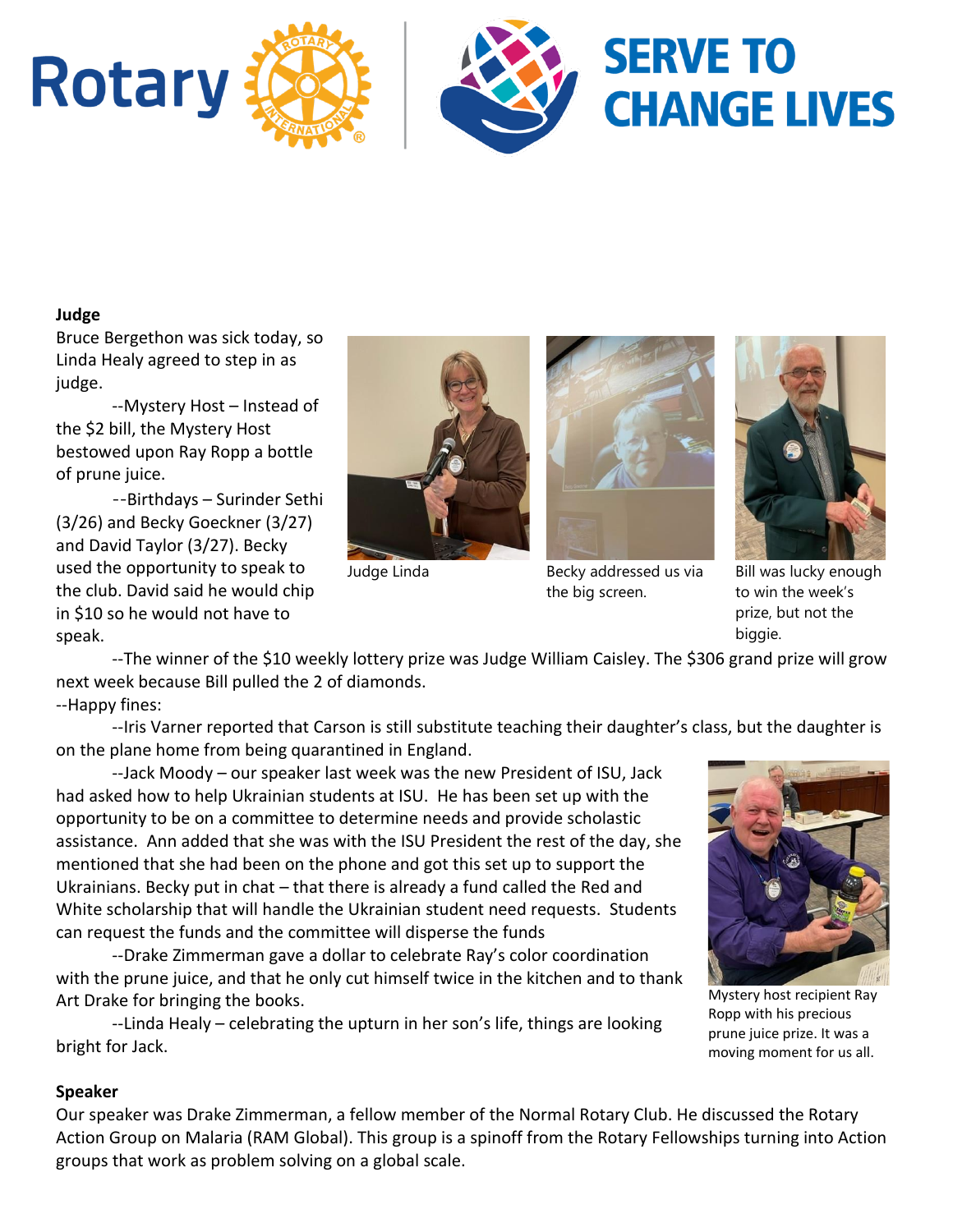

Malaria is a tropical blood-borne disease that causes many health problems in the tropical regions of the globe. Economic and social systems blossom when Malaria is out of the picture. RAM Global helped the COVID19 Campaign, by educating people on the virus while updating it to include mosquito net campaigns.

What can you do about Malaria – you can stop it. Vaccinations, protective equipment (mosquito net because it is human blood borne disease, the mosquito hits the net they die and don't get the bite. IRS -insecticide residual spray – get health information out to diagnose and treat people with the disease.

Polio plus added mosquito nets – was part of the scaling up. Community Health Workers have been trained to do Malaria work.

When Malaria gets to zero it must be kept at zero for 3 years to knock it out or the human reservoir. The other type is treatable with a one dose drug that can take out one of the malaria types.

Rotarians put up only a fraction of the money to fight Polio. Rotarians were more like the army of volunteers, bringing business know-how, accountability and focus to the effort.

Jack Moody mentioned the need to add this topic to the RLI discussion. Ray Ropp mentioned that the success of Rotary volunteerism garnered the support of Gates Foundation, WHO etc. Potential corruption is a problem but RAM Global works with local Rotarians who can guard against corruption.

### **Thought for the Day**

"Belief in yourself is more important than endless worries of what others think of you. Value yourself and others will value you. Validation is best that comes from within."

--Ngũgĩ wa Thiong'o, from *Dreams in a Time of War, a Childhood Memoir*.